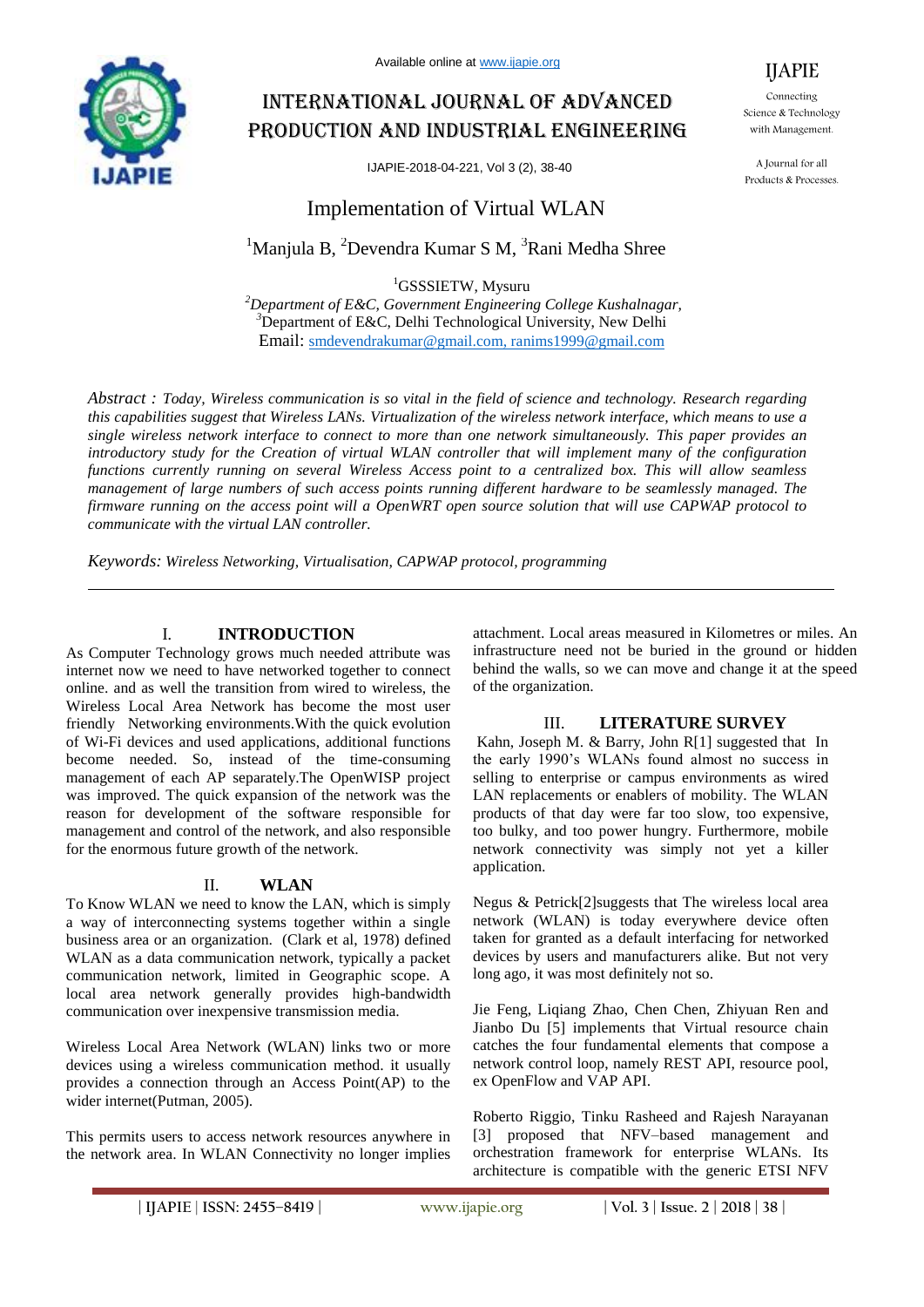model and the definition of a SFC request model for enterprise WLANs.

# IV. **DRAWBACKS OF WLAN**

Security & Installation problems [5], Wireless transmission is more vulnerable to attack by unauthorised users, so particular attention has to be paid to security[6].User may suffer interference if others in the same building also use wireless technology or where other sources of radio signals are present. This could lead to poor communication or, in extreme cases, loss of wireless communication altogether.

# V. **vWLAN**

A software-based approach, called vWLAN. This software solution virtualizes multiple WLAN cards within the same computer. That is, it creates two or more software WLAN cards in computer memory so that multiple Wi-Fi connections can take place essentially at the same time.

vWLAN's architecture unifies the wireless and wired networks to deliver maximum efficiency by separating the data plane from the wireless network management and control plane. This is achieved through the use of smart 802.11n access points which can support traffic forwarding decisions at the edge of the network. Here we implement the concept through the utilization of following Protocols and software programming's.

- OpenWrt
- CAPWAP
- OpenWISP
- Python
- **JSON**

OpenWrt is a Linux distribution for router. Like other Linux distributions, it offers a built-in package manager that allows installing packages from a software repository. It can be used for anything that an embedded Linux system can be used for, including functioning as an SSH server, VPN, traffic-shaping system, or even a Bit Torrent client.

CAPWAP[7] is based on LWAPP (Lightweight Access Point Protocol). The state machine of CAPWAP is similar to LWAPP's, but with the addition of a full Datagram Transport Layer Security (DTLS) tunnel establishment. The standard provides configuration management and device management, allowing for configurations and firmware to be pushed to access points (APs).

Open Wireless Internet Service Provider [8] is an opensource software platform that provides implementation of a complete Wi-Fi service it is a software suite that includes five applications that can be used for implementing Wi-Fi services. Other use like QOS and it is easy of expanding in distributed networking etc.

Python [8] is processed at runtime by the interpreter. We do not need to compile your program before executing it. This is Similar to PERL and PHP, we can actually sit at a Python prompt and interact with the interpreter directly to write your programs and it is a great language for the beginner-level programmers and supports the development of a wide range of applications from simple text processing to WWW browsers to games.

JSON is a text format that is completely language independent but uses conventions that are familiar to programmers of the C-family of languages & it is built on two structures:

 A collection of name/value pairs. In various languages, this is realized as an object, record, struct, dictionary, hash table, keyed list, or associative array.

An ordered list of values. In most languages, this is realized as an array, vector, list, or sequence.

### VI. **ADVANTAGES OF vWLAN**

vWLAN [ 4] offers customers the "3S" Competitive Advantage, Security, Scalability and Sustainability.Virtualizing the Wireless Network leading minimize hardware costs while optimizing wireless network performance with centralized control. The Virtual Wireless Controller can cost-effectively manage, secure, and optimize the performance of local and branch wireless networks. Ideal for small and medium-sized businesses, the Virtual Wireless Controller facilitates server consolidation and improves business continuity in the face of outages.

The flexibility to centrally configure wireless policy, management, or security settings on remote access points through centralized provisioning and management. Wireless intrusion prevention system (WIPS) [9] capabilities.

#### VII. **CONCLUSIONS**

The future of wireless local-area networking is now, and it is the solution for communication problems in organizations or any place that need a wide spread of internet connection therefore virtualization of 802.11 interfaces using PSM is good for low traffic networks. WeI have been concluding this with that the WLC will remain to be an important element in WLAN networks and the market demand will just give the direction in which it will evolve and improved. The evolution and development of the software platforms will cause quality solutions without physical controller to become the alternative for smaller or branch organizations, but for bigger enterprises the physical controller will still be a needed element.

# **REFERENCES**

- [1] Kahn, Joseph M. & Barry, John R. (1997). Wireless Infrared Communications. Proceedings of the IEEE Vol.85. NO. , February 1997*.*
- [2] Gfeller, F. R. & Bapst,U. H., (1979). Wireless in-house data communication via diffuse infrared radiation. Proc. IEEE, vol. 67, pp. 1474–1486, Nov. 1979*.*
- [3] Wikipedia,IEEE802.11[Online],Available:https://en.wik ipedia.org/ wiki/IEEE 802.11, Accessed: 24.10.2015.

.